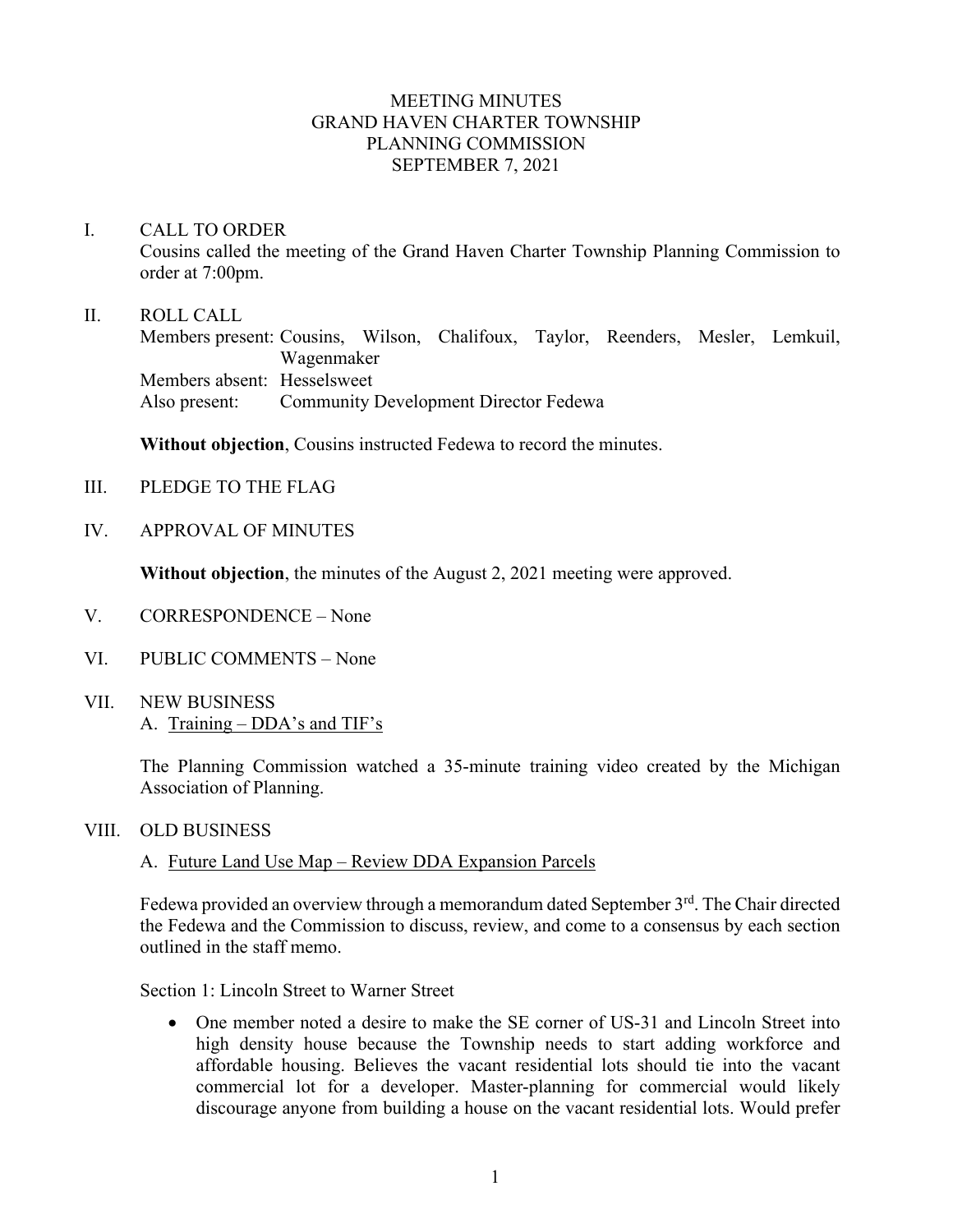to see this section be master-planned for Medium Density Residential rather than Rural Residential.

• **Consensus**: Update the master-plan designation to Rural Residential instead of Agricultural.

Section 2: Warner Street to Buchanan Street

- Zoned commercial and mostly used commercial.
- **Consensus**: Update the master-plan designation to Commercial instead of Agricultural.

Section 3: Buchanan Street to M-45/Lake Michigan Drive

- Staff confirmed that parcels can have more than one master-plan designation as well as a zoning classification.
- Some concern was expressed on keeping certain parcels in the new DDA expansion area because the Township will be losing the additional revenue to the TIF tax capture.
	- o Discussed the DDA expansion will bring utilities to may new vacant lots and potential businesses. It is a trade-off.
- Reenders noted he is not "pro-development," but the Planning Commission's purpose is to "manage development."
- Chalifoux explained public funds should not be used to enhance a private developer's lot.
- **Consensus**:
	- o Update the master-plan designation to Commercial between Buchanan and MDOT Roadside Park, except the residential portion of the Boelkins property, which will be designated as Rural Residential.
	- o Along 156th Avenue, remove the four residential parcels from the DDA expansion area and update master-plan designation to Rural Residential because it is unlikely the parcels will become a business use in the future.
	- o The vacant parcel on M-45 directly east of the newly excluded parcels will have its master-plan designation updated to Commercial. This parcel is recommended to be kept within the DDA expansion area.

Section 4: M-45/Lake Michigan Drive to Winans Street

- With many of the properties being zoned and/or master-planned as Commercial the few that are not cohesive should be updated as such.
- **Consensus**:
	- o Update the master-plan designation for the vacant lot being used by the campground to Commercial instead of Agricultural.
	- o Update the master-plan designation for the Brolick landscape parcel to Commercial instead of Agricultural.